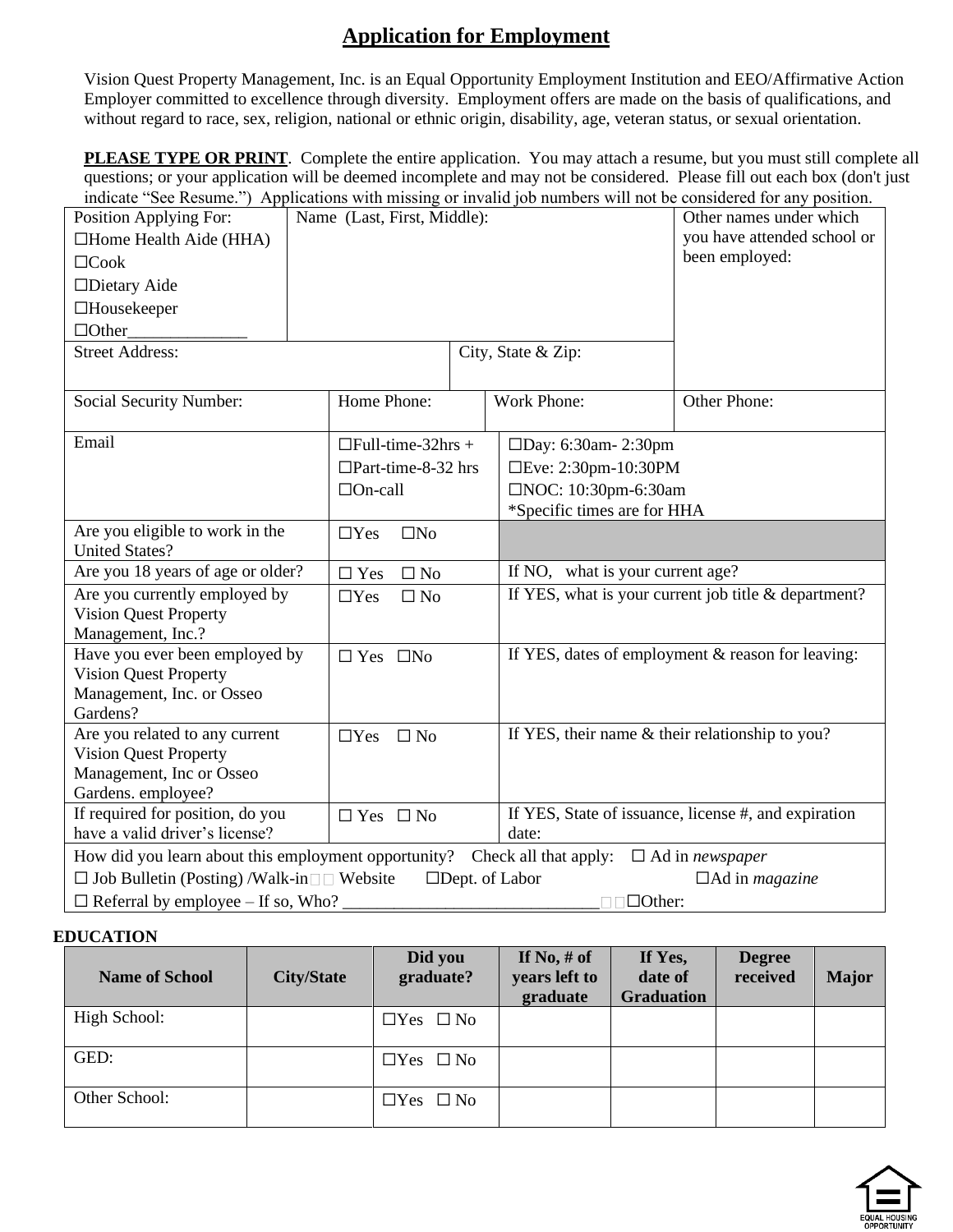| College: | $\Box$ No<br>$\Box$ Yes<br>$\cdots$ |  |  |
|----------|-------------------------------------|--|--|
|          |                                     |  |  |

**SKILLS:** Please list technical skills, clerical skills, trade skills, etc., relevant to this position. Include relevant computer systems and software packages of which you have a working knowledge, and note your level of proficiency (basic, intermediate, expert)

WORK EXPERIENCE-Please detail your entire work history. Begin with your current or most recent employer. If you held multiple positions with the same organization, detail each position separately. Attach additional sheets if necessary. Omission of prior employment may be considered falsification of information. Please explain any gaps in employment. Include full-time military or volunteer commitments. **PLEASE DO NOT** complete this information with the notation "See Resume." **PLEASE NOTE:** Vision Quest Property Management, Inc. reserves the right to contact all current and former employers for reference information.

| Dates Employed (most recent<br>position) | $\Box$ Full time<br>Part-time<br>$\Box$ | Title:                                   |
|------------------------------------------|-----------------------------------------|------------------------------------------|
| From:<br>To:                             |                                         |                                          |
|                                          | If part-time, # hrs./wk: $\Box$         |                                          |
| <b>Starting Salary:</b>                  | Organization Name and Address:          |                                          |
| Final Salary:                            |                                         |                                          |
| Supervisor's Name, Title and             | Other Reference Name, Title and         | Contact my current references:           |
| Phone #:                                 | Phone #:                                | $\Box$ At any time                       |
|                                          |                                         | $\Box$ Only if I am a finalist candidate |
| Primary duties:                          |                                         | Reason for Leaving:                      |
|                                          |                                         |                                          |
|                                          |                                         |                                          |
| Dates Employed (most recent              |                                         | Title:                                   |
| position)<br>From:<br>To:                | $\Box$ Full time<br>Part-time           |                                          |
|                                          | If part-time, # hrs./wk: $\Box$         |                                          |
| <b>Starting Salary:</b>                  | Organization Name and Address:          |                                          |
| Final Salary:                            |                                         |                                          |
|                                          |                                         |                                          |
| Supervisor's Name, Title and             | Other Reference Name, Title and         | Contact my current references:           |
| Phone #:                                 | Phone #:                                | $\Box$ At any time                       |
|                                          |                                         | $\Box$ Only if I am a finalist candidate |
| Primary duties:                          |                                         | Reason for Leaving:                      |
|                                          |                                         |                                          |
|                                          |                                         |                                          |